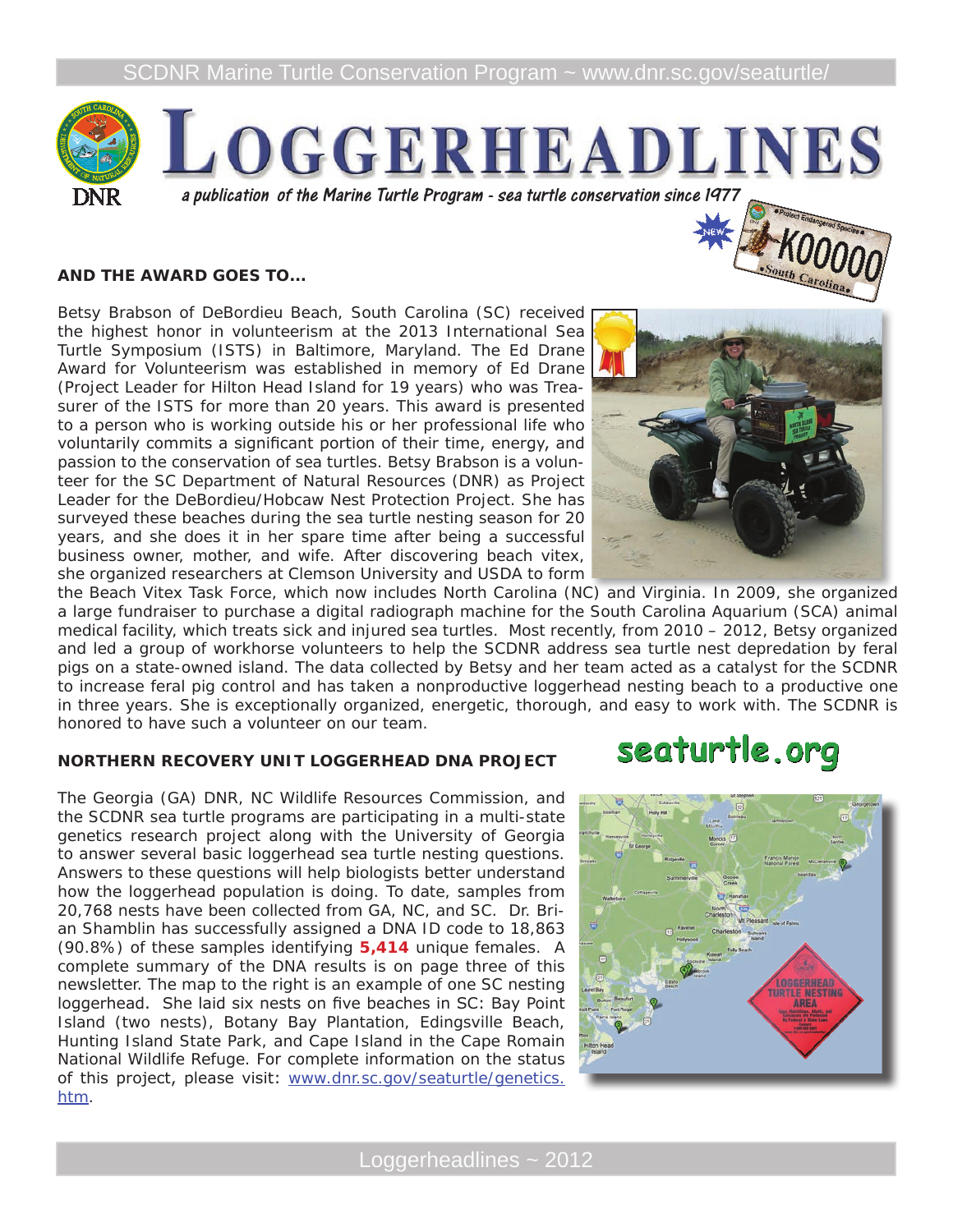#### **SEA TURTLE NESTING IN 2012**

There were 4,623 loggerhead nests on project beaches in 2012. Please refer to the table at the top of page five in this newsletter for nest counts on individual beaches. This season also included one leatherback and seven green nests. Please visit the online nest database hosted by **SeaTurtle.org** for more detailed information on the 2012 nesting season: www.seaturtle.org/nestdb/?view=2.



### **LONG-TERM NESTING TRENDS**

South Carolina has six index beaches with projects that have been conducting standardized ground surveys for loggerhead nests since 1982. These beaches include South Island, Cape Island, Lighthouse Island, Edisto Beach State Park, Edisto Beach, and Fripp Island. These six beaches represent approximately 41% of the nesting effort. The annual number of loggerhead nests over this 30 year period (1982 - 2012) indicates no significant change, positive or negative, but follows a period of general decline from 1980 to 2004. More recently (2005 - 2012), annual nest counts show an increasing trend. The figure above shows annual loggerhead nest counts on these index beaches from 1982 – 2012. The natural trend includes high, medium, and low years. Since 2010, there have been three strong years in a row (noted in red in the figure above). Historically speaking, nesting in SC prior to 1982 was much denser relative to current nest counts with over 2000 nests solely on Cape Island in the early 1970's. This is compared to an annual average of 1,000 nests on Cape Island in recent years. So while nesting may be rebounding, nest counts are lower than numbers seen in the past.

#### **2012 Sea Turtle Nesting Season Summary Data**

Nests: 4,623; False Crawls: 6,371 *In Situ*: 2,507 Relocated: 2,116 (45.7%) Hatchery: 429 (9.2%) Lost Nests: 489 (10.5%) First Leatherback Nest: Kiawah Island (17 April) First Loggerhead Nest: Cape and Harbor Islands (30 April) Mean Hatch Success: 69.7% Mean Emergence Success: 66.8% (emerged hatchlings = 292,385) Mean Incubation Duration: 56.8 days Program Nest Success: 85.4% Program Beach Success: 42.0% **ADOPT A SEA TURTLE NEST**

The South Carolina Marine Turtle Conservation Program began in 1977 with beach management research. The program further developed in the early eighties with the formation of the nest protection and stranding volunteer networks along the coast of South Carolina. Today, the program encompasses research, management, monitoring, and education within the local, regional, and international communities. We are indebted to the continued passion, dedication, and effort of our staff, partners, and volunteers.

DuBose Griffin  $\sim$  Coordinator Charlotte Hope  $\sim$  Biologist Kelly Sloan  $\sim$  Biologist Jenna Cormany ~ Field Technician Amy Gutierrez ~ Field Technician Justin Jay ~ Field Technician Lisa Scarano ~ Field Technician

Marine Turtle Conservation Program SC Department of Natural Resources Post Office Box 12559 Charleston, SC 29422

Voice  $\sim$  (843) 953 - 9015 Fax  $\sim$  (843) 953 - 9282 Email ~ coastbio@dnr.sc.gov Web Site  $\sim$  www.dnr.sc.gov/seaturtle/

The South Carolina Department of Natural Resources prohibits discrimination on the basis of race, color, gender, national origin, disability, religion, or age. Direct all inquiries to the Office of Human Resources, PO Box 167, Columbia, SC 29202.

This program is funded in part with grants from NOAA Fisheries and the US Fish and Wildlife Service under Section 6 of the Endangered Species Act. Data presented in *Loggerheadlines* are not to be used in any publication, product, or commercial application without prior written consent from the data owner.

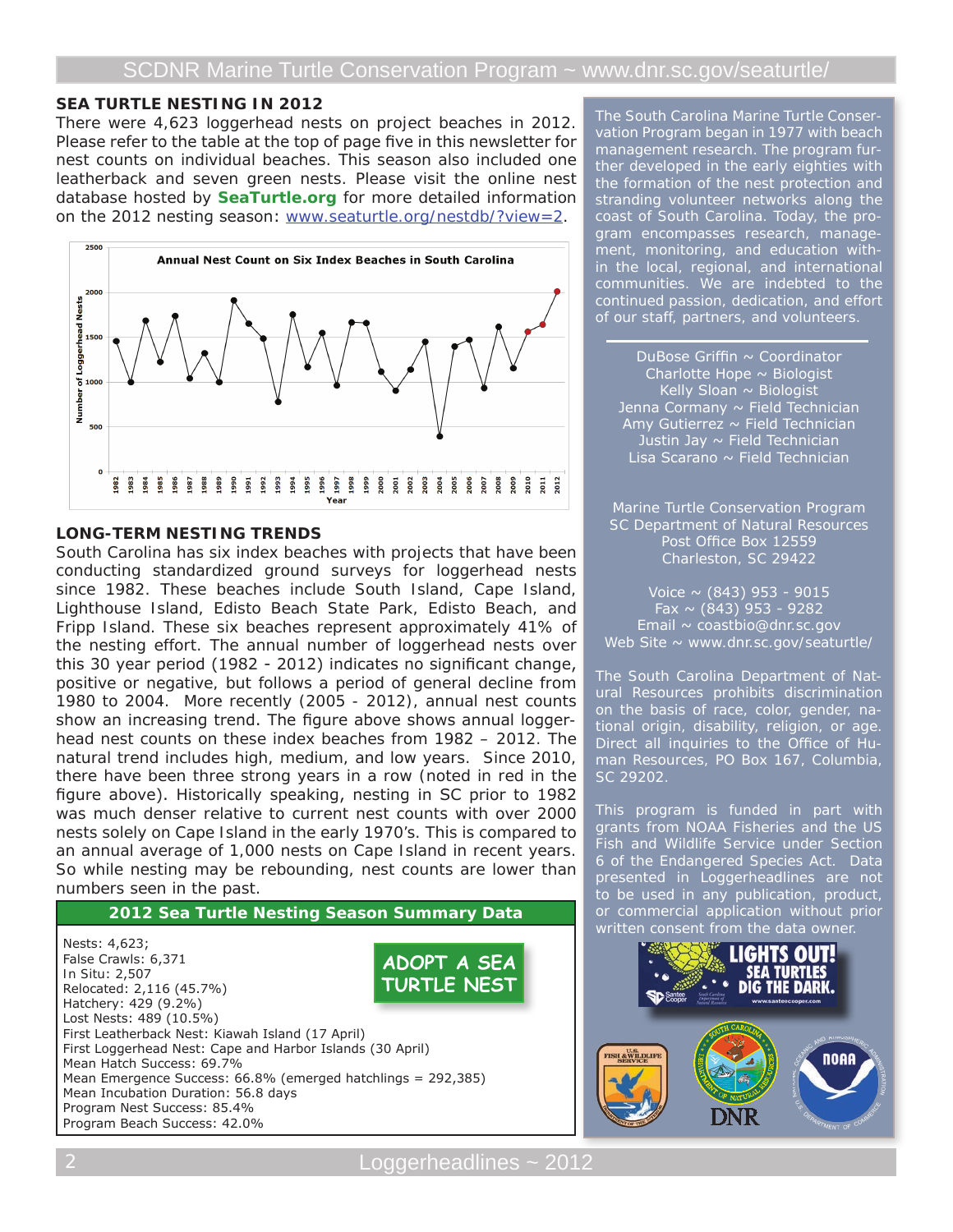## **STRANDING, POST-MORTEM, AND REHABILITATION**



Strandings in 2012 ( $n = 125$ ) were slightly lower than 2011 ( $n = 139$ ), but not different from the 10year mean of 130. Of these 125, 24 turtles stranded alive (6 were released, 7 are undergoing care at the SCA, and 11 died). There were 10 strandings reported January through March, 15 in April, 25 in May, 14 in June, 25 in July, 17 in August, and 19 September through December. The species composition of those stranded was 78 loggerheads, 26 Kemp's ridleys, 18 greens, 2 leatherbacks, and 1 unidentified. In recent years, there have been notable increases in the number of Kemp's ridley and green sea turtle strandings. By county (north to south), Horry = 24, Georgetown = 19, Charleston = 52, Beaufort =  $24$ , Colleton =  $6$ , and Jasper = 0. Fifteen post-mortem

exams were performed. Six indicated watercraft interaction was the probable cause of stranding, eight indicated chronic mortality (disease), and one green sea turtle was a documented dredge take by the US Army Corps of Engineers. Visit www.seaturtle.org/strand/ for more information on strandings.

Thirty-six sea turtles were admitted to the SCA Sea Turtle Hospital in 2012; this is the highest number of admissions since the program began in 2000. There were 10 loggerheads, 17 Kemp's ridleys, 8 greens, and 1 hybrid admitted. Nineteen of the 36 were from SC; seventeen were cold-stunned off the New England coast and transported to SC. The SCA released 23 sea turtles in 2012 bringing the total number of releases to 100. We would like to thank the entire sea turtle community for helping us achieve this milestone! Keep up with the latest news from the SCA Sea Turtle Rescue Program by visiting www.scaquarium.org.



#### **Current DNA Regional Results From 20,768 Nests (as of February 20, 2013)** DNA Samples Assigned: 18,863 (90.8%) Unique Individual Females Nesting in Region: 5,414 Unique Females Nesting in SC: 3,086 Unique Females Nesting in SC in 2012: 1,199 Females with Only One Recorded Nest: 859 Maximum Number of Beaches Visited: 7 beaches Nests per Female: 3.8 nests Mean Site Fidelity Index: 23.63 km Minimum Site Fidelity Index: 0.00 km Maximum Site Fidelity Index: 663.92 km Mean Internesting Period: 11.66 days Maximum Number of Nests: 7 nests

### **TAG RECAPTURES**

Five tag recaptures were reported to SCDNR in 2012. The first was a green sea turtle that was originally captured alive on December 7, 2010 in Carteret County, NC with symptoms of cold stunning. This turtle was rehabilitated, then released on Kiawah Island on June 6, 2011. Sadly the following winter, the turtle stranded dead in Cape Lookout Bight, NC on January 4, 2012 from another cold stunning event. The second tag recapture was from a juvenile loggerhead that stranded in poor condition on March 24, 2012 in Myrtle Beach (originally tagged at the St. Lucie Power Plant on Hutchinson Island, Florida on September 12, 2009). The third recapture was an adult leatherback that stranded on Pine Island, SC. This turtle was reported by a fisherman on May 1, 2012. She was originally tagged while nesting on Trinidad and Tobago on June 25, 2000 and again on May 9, 2011. This turtle was too decomposed to determine the cause of stranding. A tagged female loggerhead became disoriented aftern nesting and was found in a swimming pool on Hilton Head Island the morning of June 9, 2012. The fire department returned her safely to the ocean. She was originally tagged while nesting on Jekyll Island, GA on May 20. A fifth recapture was a tagged nesting loggerhead seen on Edisto Island on July 11, 2012. She was first tagged when she nested on Blackbeard Island, GA on May 17, 2003. She was seen again nesting on Blackbeard Island seven times in 2003, three times in 2006, and five times in 2009.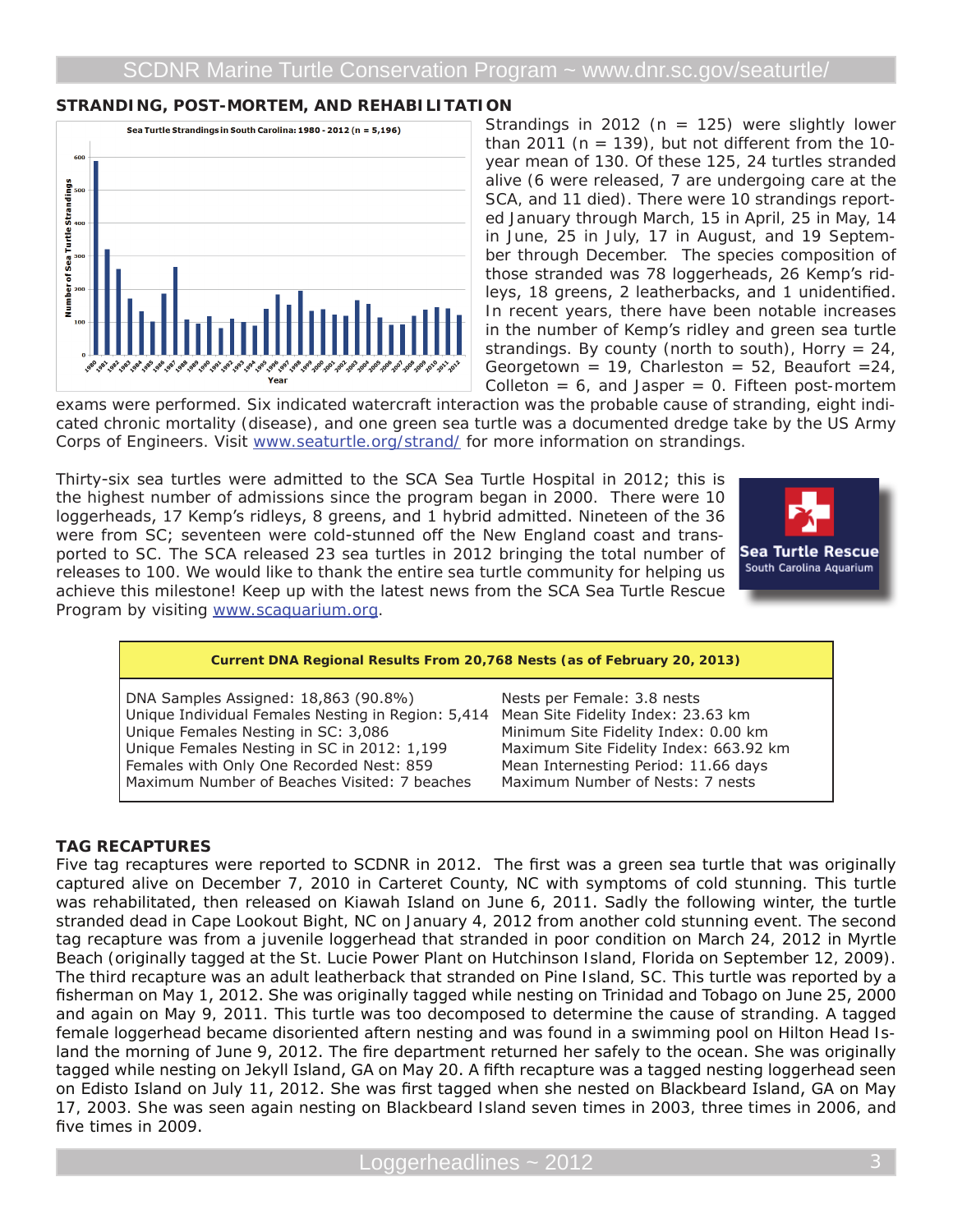# **NETWORK AND REGIONAL NEWS**

#### **NMFS Sea Turtle Aging Laboratory - Dr. Larissa Avens:**





gram for the collection of furnt flinness Thanks to all who have contributed to the collection of front flippers from dead, stranded sea turtles in SC. Humerus bones from those flippers were sent to the National Sea Turtle Aging Laboratory in Beaufort, NC, where they were used for analyses of skeletal growth marks (the dark, concentric lines in the image to the left of a decalcified, sectioned, and stained humerus cross-section). Research to date indicates that these marks are laid down in the bones annually and that the spacing between the marks corresponds with changes

in carapace length, making it possible to estimate total body growth rates on a yearly basis. Most recently, samples from SC are contributing to analyses of long-term growth patterns, variability in size and age at maturation, and oceanic juvenile and adult stage durations for loggerheads.

**Florida -** A detailed analysis of Florida's long-term loggerhead nesting data (1989-2012) revealed three distinct annual trends. Following a 23% increase between 1989 and 1998, nest counts declined sharply over nearly a decade. However, annual nest counts show a strong increase over the last five years. Examining only the period between the high-count nesting season in 1998 and the most recent (2012) nesting season, researchers found no demonstrable trend, indicating a reversal of the post-1998 decline. The overall change in counts from 1989 to 2012 is positive. Scientists do not yet understand what caused these changes. In contrast to the loggerhead nesting trend, nest counts for green turtles and leatherback turtles in Florida have increased dramatically over the 23-year period. Average annual increases for these two sea turtle species are approximately 12%. For more information about sea turtle nesting in Florida, visit www.myfwc.com/research/wildlife/sea-turtles/nesting/.

**Georgia -** GADNR cooperators located a total of 2,241 loggerhead, 1 green, 1 Kemp's ridley, and 1 leatherback nest in 2012. The number of loggerhead nests in 2012 is the highest number documented during the 24 years the state's coastline has been closely surveyed for sea turtle nesting. The new high capped three consecutive summers of record totals, including 1,760 nests in 2010 and 1,992 in 2011. Read more about 2012 sea turtle nesting in GA here: www.georgiawildlife.com/node/3139. There were 214 sea turtle strandings in GA this year.

**North Carolina -** There were 1,069 loggerhead, 23 green, 5 leatherback, 2 Kemp's ridley, and 4 unknown sea turtle nests observed. The total number of stranded turtles was 503. North Carolina continues to experience cold stunning events (hypothermic sea turtles). For more information, visit: www.seaturtle.org/groups/ncwrc/.

**2013 SEA TURTLE CALENDAR:** This calendar is dedicated to those who work with sea turtles on the beaches and at sea turtle rehabilitation facilities along the eastern US. Their dedication and your financial support are critical to the future of the species. Learn how you can help -- visit their websites and get involved. This calendar features the photographic skills of photographers from Costa Rica to Charleston, SC. Visit www.bergwerfgraphics.com to order the 2013 Sea Turtle Calendar. A donation from the sale of each calendar is given to the SCA.



Do not forget about our wonderful resource **SeaTurtle.org**. This web site and organization has become the online inter-**SEATURTLE.ORG** This web site and organization has become the online inter-<br>ational source for all sea turtle news, events, jobs, current research, and information. **SeaTurtle.org** supports our online

nest, genetic, and stranding databases. One great way to support **SeaTurtle.org** and your local project is by adopting a nest (www.seaturtle.org/nestdb/adopt/). There was an increase in the number of adopted nests this year (98 in 2011 to 148 in 2012). The number of adoptions are still small, but growing. Show your support for this great resource by adopting or donating today: www.seaturtle.org.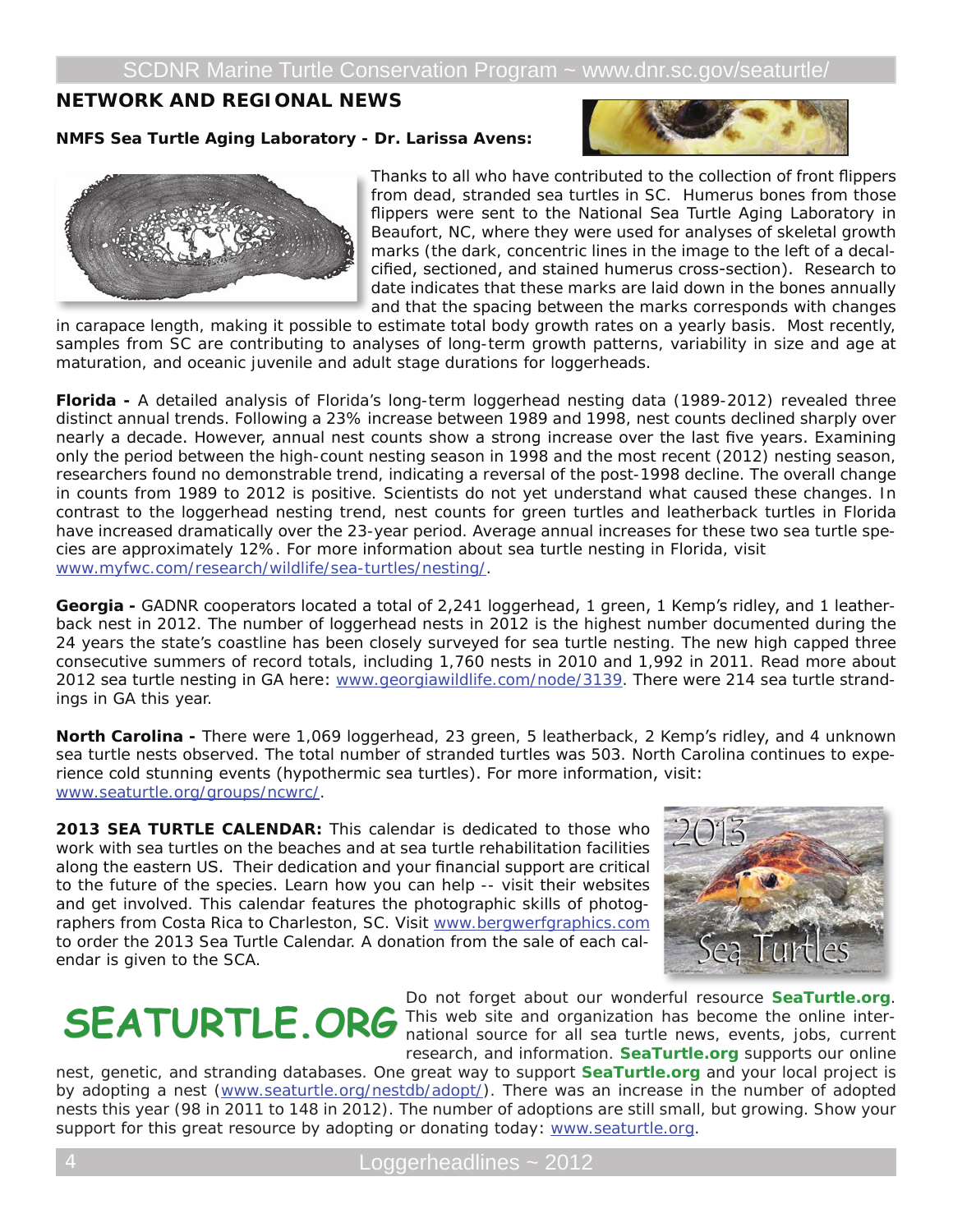# SCDNR Marine Turtle Conservation Program ~ www.dnr.sc.gov/seaturtle/

| <b>2012 Sea Turtle Nest Numbers</b>                                                                                                                      |              |                    |                |                       |           |                      |                |  |  |  |
|----------------------------------------------------------------------------------------------------------------------------------------------------------|--------------|--------------------|----------------|-----------------------|-----------|----------------------|----------------|--|--|--|
| Waties Island                                                                                                                                            | 9            | Sand Island        | $121*$         | Morris Island         | no survey | Otter Island         | $85*$          |  |  |  |
| North Myrtle Beach                                                                                                                                       | 9            | South Island       | 167            | Folly Beach           | 74        | Harbor Island        | 42             |  |  |  |
| Myrtle Beach                                                                                                                                             | $12*$        | Cedar Island       | $60*$          | Kiawah Island         | 227       | Hunting Island       | 120            |  |  |  |
| Myrtle Beach S.P.                                                                                                                                        | 3            | Murphy Island      | $14*$          | Seabrook Island       | 73        | Fripp Island         | 37             |  |  |  |
| Long Bay Estates                                                                                                                                         | $\mathbf{1}$ | Cape Island        | 1,139          | Deveaux Bank          | $5*$      | Pritchards Island    | $61*$          |  |  |  |
| Surfside Beach                                                                                                                                           | $7*$         | Lighthouse Island  | 352            | Botany Bay Island     | 136       | Little Capers Island | $54*$          |  |  |  |
| Garden City                                                                                                                                              | 16           | Raccoon Key        | $26*$          | Botany Bay Plantation | 271       | St. Phillips Island  | $\overline{2}$ |  |  |  |
| Huntington Beach S.P.                                                                                                                                    | 15           | <b>Bull Island</b> | 159            | Interlude             | $6*$      | Bay Point Island     | $82*$          |  |  |  |
| Litchfield Beaches                                                                                                                                       | 16           | Capers Island      | $5*$           | Edingsville Beach     | 90        | Hilton Head Island   | 320            |  |  |  |
| Pawleys Island                                                                                                                                           | 11           | Dewees Island      | $\overline{7}$ | Edisto Beach S.P.     | 169       | Daufuskie Island     | 68             |  |  |  |
| DeBordieu/Hobcaw                                                                                                                                         | 73           | Isle of Palms      | 62             | Edisto Beach          | 173       |                      |                |  |  |  |
| North Island                                                                                                                                             | $226*$       | Sullivans Island   | 6              | Pine Island           | $12*$     | <b>TOTAL</b>         | 4,623          |  |  |  |
| *Number represents a minimum nest count because these beaches were not surveyed every day. Increased survey effort contributed to annual total increase. |              |                    |                |                       |           |                      |                |  |  |  |

**Value of Volunteer Time:** In 2010, a new initiative to document volunteer time was implemented through the **SeaTurtle.org** online reporting system. Documenting volunteer time is important for matching federal grant dollars (financial support for the program) and emphasizing the public's support of sea turtle conservation in SC. This grant matching power is critically important to our program especially during the current economic climate of our state. Visit here to learn more: www.seaturtle.org/volunteer/. Documenting this time would not be possible without **SeaTurtle.org**.

|      | <b>Year No. Participants Hours</b> |        | <b>Miles</b> | <b>Value</b>             | <b>Match Value</b> |
|------|------------------------------------|--------|--------------|--------------------------|--------------------|
| 2010 | 391 (36%)                          | 21,922 | 66,286       | $\frac{1}{2}$ \$ 389.595 | \$1,168,782        |
| 2011 | 376 (34%)                          | 17,364 | 86,249       | $\frac{1}{2}$ \$ 330.583 | 991.749            |
| 2012 | 352 (32%)                          | 20,520 | 87,643       | $\frac{1}{2}$ \$ 391,253 | \$1,173,759        |

**Protect Beach-Nesting Birds - Felicia Sanders:** Remember from April to August beach-nesting birds congregate along the coast of South Carolina to breed. These include least terns and black skimmers that nest in groups called colonies, and Wilson's plovers and American oystercatchers that nest singly. They nest above the high tide line and lay their eggs in nests that are a little more than a scrape in the sand. Eggs and chicks are camouflaged so they will not be seen by predators. Downy chicks leave their nests soon after hatching and wander between the dunes and water's edge to be fed. Young chicks may hide and rest in tire ruts below and



above the high tide line. Beach-nesting birds are extremely sensitive to human disturbance. Every time a bird is forced to fly, it burns valuable energy needed to survive. When people wander too close to nesting areas, adults leave the eggs or chicks which are then exposed to extreme temperatures and predators. So please avoid driving above the high tide line where birds are possibly nesting. Be aware of birds calling loudly. This may indicate you are too close to a nest or chicks. Walk and drive carefully, especially at ends of islands and inlets, watching for cryptic eggs and chicks. These birds are declining and need your help. If you have questions about beach-nesting birds, please contact SCDNR biologist Felicia Sanders: sandersf@dnr.sc.gov. Photograph courtesty of Barbara Bergwerf.

**SCDNR Regional In-Water Trawl Survey - Mike Arendt:** An eighth year of regional sea turtle trawl surveys (Winyah Bay, SC to St. Augustine, FL) was completed in 2012. Almost four hundred sampling events captured 110 loggerheads, 45 Kemp's ridleys, and 1 male green sea turtle. Catch rates for loggerhead sea turtles in 2012 were comparable to 2011, but Kemp's ridley sea turtle catch rates in 2012 were the highest yet, and extended the steady increase since 2009. The male green sea turtle was just the 13th capture of this species after 13 field seasons. The regional survey will again be conducted in summer 2013, representing the 10th survey since 2000, and the sixth consecutive annual survey since it was resumed in summer 2008. A website showcasing the program was launched in June: www.dnr.sc.gov/marine/sturtles.